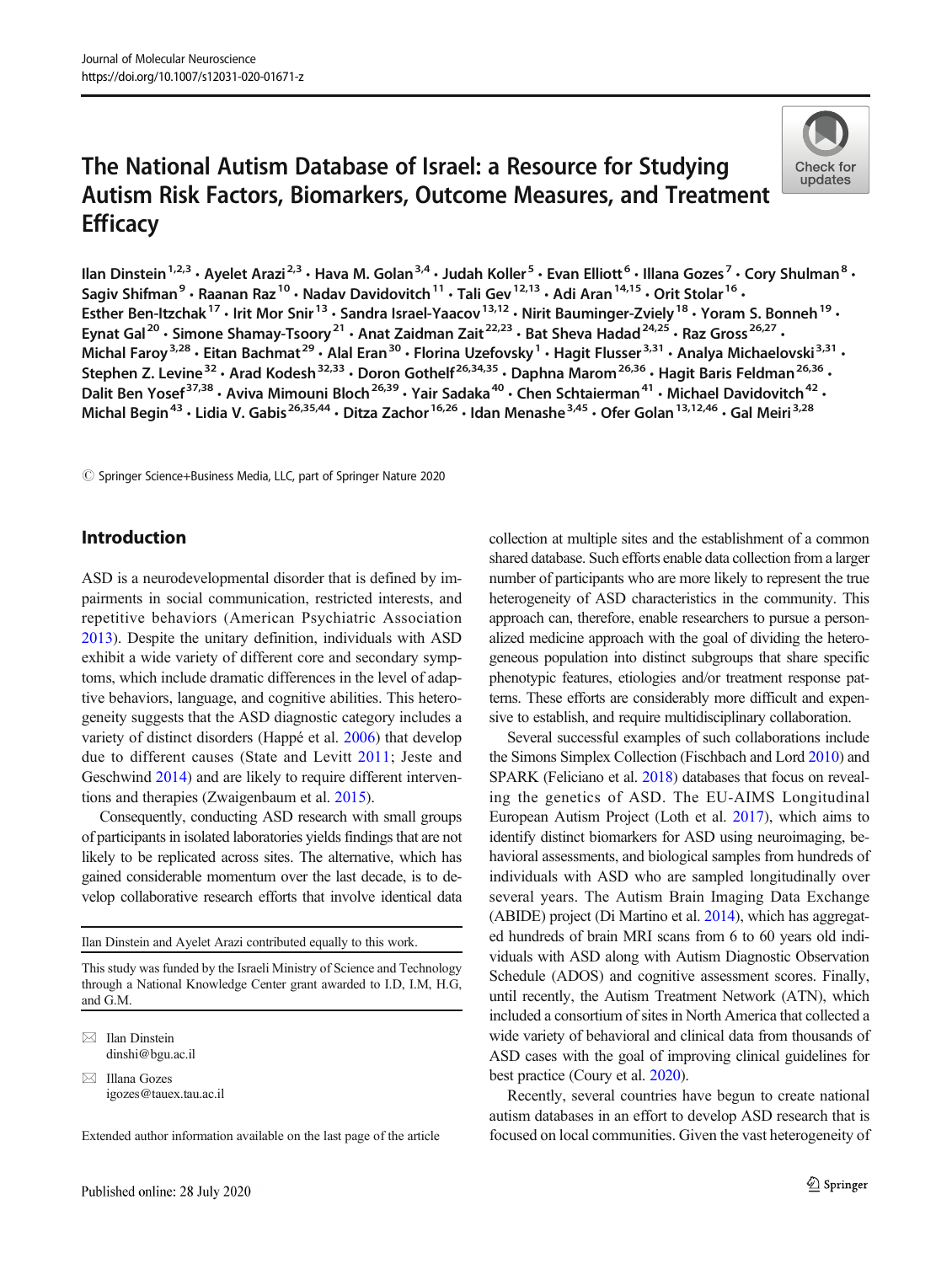ASD, one may assume that different ethnic communities and geographic locations with different genetics, environments, education systems, health resources, and cultural norms will require different solutions. Examples of such work include the Australian Autism Biobank (Alvares et al. [2018](#page-7-0)) and the Italian Autism Network (Muglia et al. [2018\)](#page-8-0).

In 2018, the Israeli Ministry of Science and Technology awarded a grant to scientists at Ben Gurion University (BGU) and physicians at the neighboring Soroka University Medical Center (SUMC) to create the National Autism Research Center of Israel (NARCI). The first goal of the center was to turn a previously regional autism database (Meiri et al. [2017](#page-8-0)) into a national database with standardized data collection at multiple clinical sites throughout the country. This supports the center's vision to improve autism diagnosis and treatment in Israel by integrating multidisciplinary research into the social healthcare system of Israel. In February 2019, we conducted the first Israeli Meeting for Autism Research where leading Israeli autism researchers and clinicians discussed shared research goals and defined the current study protocol for the NARCI database.

# **Methods**

#### Study Design

This national project takes advantage of the centralized structure of the social healthcare system in Israel, which is run by four Health Maintenance Organizations (HMOs) that are obligated to accept any Israeli citizen and provide all citizens with equal medical services that are either free of charge or at very low cost. Within this framework, children who are suspected of having ASD are referred to one of  $\sim$  50 clinics, mostly located in child development centers (with  $\sim$  10 of these clinics handling  $\sim$  70% of national referrals). Approximately 1800 new cases of ASD are diagnosed annually in these clinics, and in many of them, children are invited to periodic follow-ups that are free of charge. Diagnostic protocols vary across sites, with some clinics performing standardized ADOS and cognitive and language assessments while others perform partial assessments or more limited clinical evaluations. The formal ASD diagnosis in Israel must be performed according to DSM-5 criteria and include separate diagnoses from both a psychologist and a physician (pediatric neurologist or child psychiatrist).

Thus far, the NARCI has developed partnerships with four such clinics: The Preschool Psychiatry Unit at SUMC, the Child Development Center at SUMC, the Health Ministry Child Development Center at Beer Sheva, and the ALUT Autism Center at Shamir Medical Center. When necessary, the NARCI provides the clinical teams with the necessary knowledge, training, and additional work force to create standardized and reliable assessment protocols across sites. This is a cost-effective way to create clinical research partnerships that simultaneously enable autism research and improve clinical care. It is worth noting that this framework is ideal for conducting multi-site clinical trials and longitudinal research regarding treatment efficacy. Identical research protocols have received ethical approval at the four participating sites where  $\sim$  450 new cases of ASD are diagnosed annually. Additional sites will be added in the near future.

Critical components of the study design include standardized data collection at the time of diagnosis and at follow-up visits, subsequent incorporation of the data into identical database structures, and the eventual integration of anonymized data across sites. Database administration is handled centrally by the NARCI with research assistants managing data collection and processing at each of the sites to ensure consistency and reliability.

#### Selected Scientific Questions

Over 40 leading Israeli autism researchers and clinicians participated in identifying the following nine shared scientific questions that were agreed to be the highest priority for ASD research in Israel. The database is designed to address these key scientific questions:

- 1. Are there distinct clinical profiles (i.e., subgroups) in the ASD population that can be defined based on specific behavioral, genetic, and/or other biological measures?
- 2. How effective are current diagnostic protocols and screening methods in Israel, and how can they be improved?
- 3. Which techniques and technologies enable objective, reliable, and sensitive early detection of ASD and quantification of ASD symptoms (e.g., outcome measures)?
- 4. How effective are existing community-based treatments and educational settings in reducing core and secondary ASD symptoms. How can their efficacy be improved?
- 5. How effective are new behavioral, pharmacological, and other medical interventions in reducing core and secondary ASD symptoms?
- 6. Which behavioral and/or biological measures enable accurate prognosis of short- and long-term outcomes for individuals with ASD?
- 7. What are the genetic and environmental risk factors for ASD in Israel?
- 8. How prevalent are various medical comorbidities in Israeli children with ASD?
- 9. What are the factors that influence the functioning and well-being of families of children with ASD in Israel?

After selecting the scientific questions, we developed a list of the most important behavioral and biological measures that are necessary for addressing these questions. In consideration of practical limitations, we selected measures that would be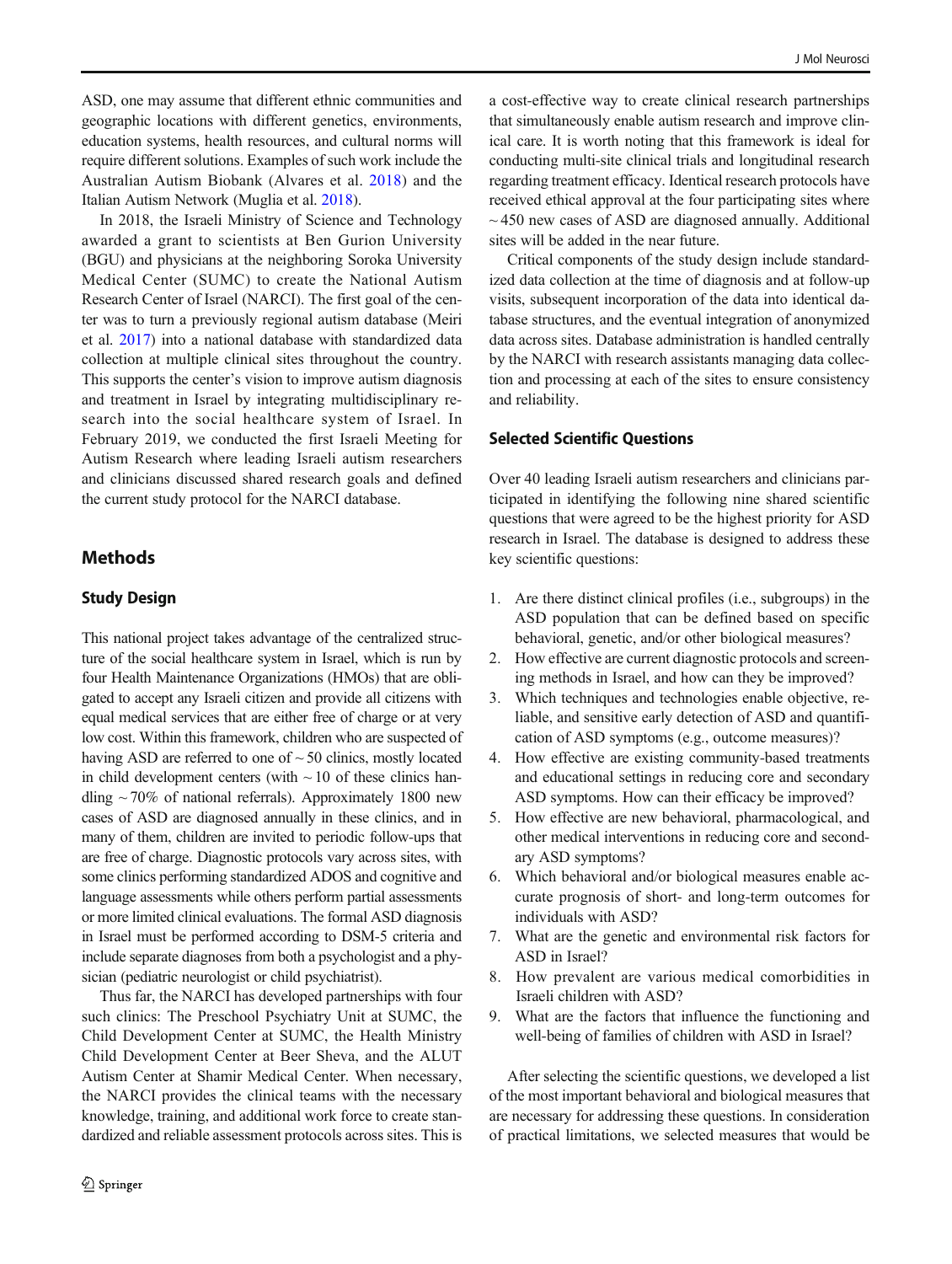feasible given limitations in budget, personnel, and availability of participants.

## **Participants**

Children, between the ages of 1 and 8 years old, who were referred with a suspicion of ASD to one of the participating clinics, are eligible to participate if they have completed the ADOS assessment. To facilitate recruitment, it is enough that one parent signs the informed consent form on behalf of both parents. Either parent can stop participation in the research at any time, and the family will be excluded from further research. To date, 961 children and their parents have been recruited at the four sites. This cohort exhibits the typical 4:1 male to female ratio and a wide distribution of ADOS and cognitive scores demonstrating heterogeneous severity levels (Fig. 1). Initial analyses demonstrate moderately negative correlations between ADOS-calibrated severity scores and cognitive scores ( $r = -0.38$ ,  $p < 0.0001$ ) suggesting that children with more severe ASD symptoms tend to have lower cognitive abilities. Age of diagnosis was negatively correlated with the ADOS-calibrated severity scores  $(r = -0.27, p < 0.0001)$  and positively correlated with cognitive scores  $(r = 0.17$ ,  $p < 0.0001$ ) suggesting that children who are diagnosed earlier tend to have more severe ASD symptoms and poorer cognitive abilities. Maternal and paternal age at birth were not significantly correlated with symptom severity  $(-0.1 < r < 0.1$ ,  $p > 0.1$ ).

Since the majority of the children currently in the database are from the south of Israel (i.e., diagnosed at SUMC),  $\sim$  22% of the children are from the Bedouin nomadic Arab community. This is a unique tribal community with  $\sim 66\%$  consanguineous marriages (i.e., first cousins) and frequent polygamy with very large families, which offers a singular context for genetic studies of ASD. In addition to the mandatory ADOS assessments, a variety of other data has been collected from the children and their families (Table [1](#page-3-0)). The types and sources of the data are described below.

#### Behavioral Assessments

A fundamental necessity of all ASD studies is to acquire standardized behavioral assessments that capture basic phenotypic

Fig. 1 Characteristics of the children who are currently in the database ( $N = 961$ ). a Gender and ethnicity. b Age at diagnosis. c Cognitive scores at diagnosis. d ADOS-calibrated severity scores (i.e., comparison score) at diagnosis. e Maternal age at birth. f Paternal age at birth

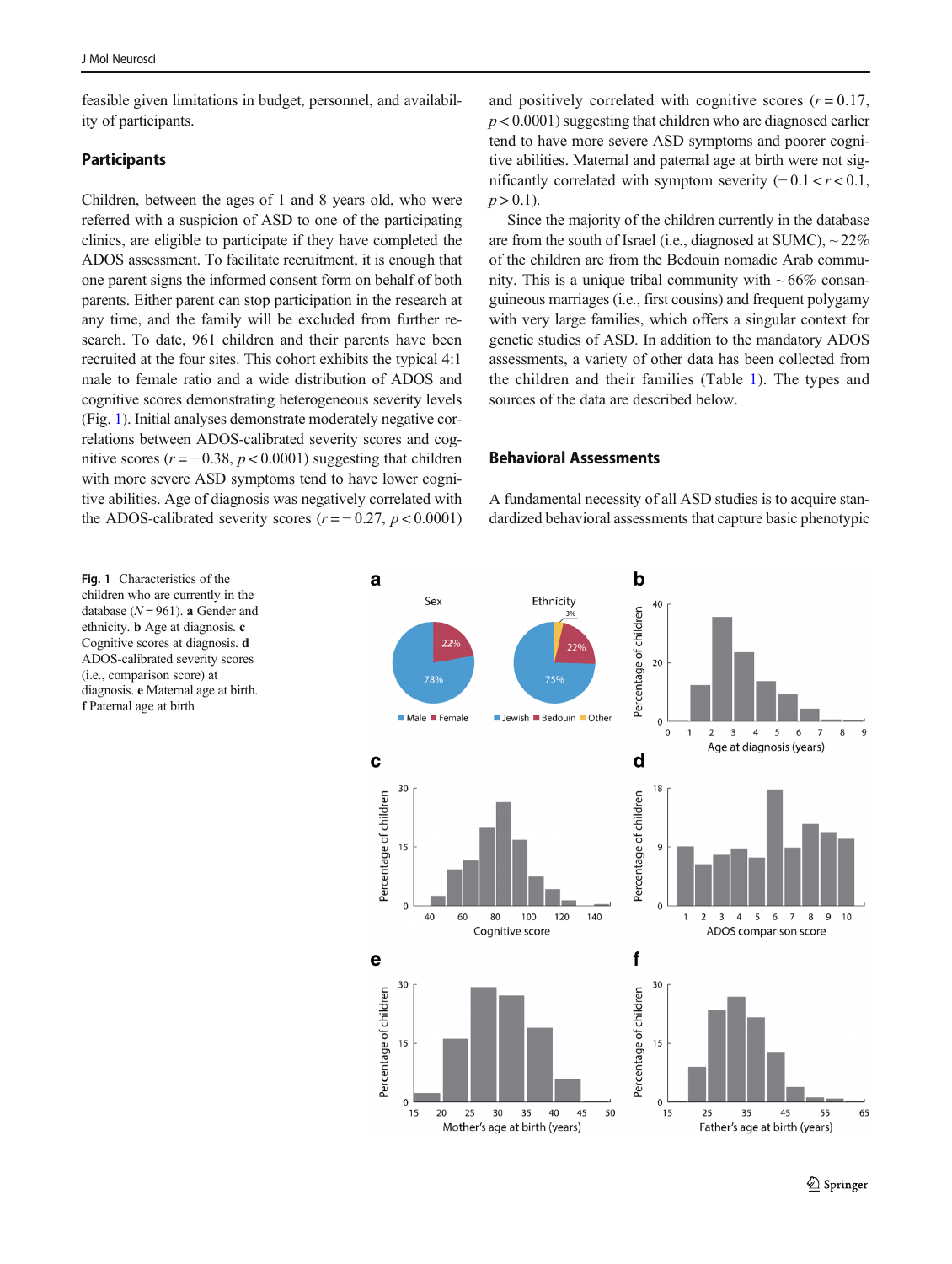<span id="page-3-0"></span>Table 1 Current availability of different types of information from children who were recruited to the database

| Type of data                                                                                       | N children $(\% )$ |
|----------------------------------------------------------------------------------------------------|--------------------|
| <b>Behavioral</b> assessments                                                                      |                    |
| ADOS-2                                                                                             | 961 (100)          |
| $DSM-5$                                                                                            | 558 (58)           |
| PLS-3                                                                                              | 295(31)            |
| Cognitive test (one of the following)                                                              | 693 (72)           |
| 1. Bayley                                                                                          | 446 (46)           |
| 2. Mullen                                                                                          | 35(4)              |
| 3. WPPSI                                                                                           | 212(22)            |
| Interviews and questionnaires                                                                      |                    |
| Intake questionnaire                                                                               | 794 (83)           |
| Sensory Profile 2                                                                                  | 359 (38)           |
| <b>CSHO</b>                                                                                        | 537 (56)           |
| <b>ABC</b>                                                                                         | 74 (8)             |
| Adaptive behaviors (one of the following)                                                          | 341 (35)           |
| 1. Vineland-2                                                                                      | 27(3)              |
| $2.$ ABAS-2                                                                                        | 314 (33)           |
| Audio and video recordings                                                                         | 732 (76)           |
| Birth and medical records extracted so far (records are available for $\sim 80\%$ of the children) | 319 (33)           |
| MRI scans extracted so far (scans are available for $\sim$ 20% of the children)                    | 63(7)              |
| DNA samples (whole exome sequencing)                                                               | 170 (18)           |

features from children at multiple ages. The following assessments were selected:

- & DSM-5 assessment (American Psychiatric Association [2013\)](#page-7-0): Physicians and psychologists assess the DSM-5 criteria for ASD in a meeting with the child and parents. The results of this assessment are recorded in a standardized form including the level of required support in each symptom domain.
- & Autism Diagnostic Observation Schedule 2 (ADOS-2) (Lord et al. [2012](#page-8-0)): Trained clinicians administer this standardized ASD assessment of the child. The ADOS yields scores describing the severity of symptoms in the social and repetitive behavior domains and is a requirement for entry into the database.
- Preschool Language Scale 3 (PLS-3) (Volden et al. [2011](#page-8-0)): Speech pathologists administer this standardized language assessment, which yields scores regarding speech production and comprehension.
- One of the following cognitive assessments, administered by a licensed psychologist:
	- 1. Bayley Scales of Infant and Toddler Development (Viezel et al. [2014](#page-8-0)): cognitive test for children  $\lt$ 3.5 years old that yields a developmental quotient score with a distribution that is equivalent to IQ scores (population mean of 100 and a standard deviation of 15).
- 2. Mullen Scales of Early Learning (Mullen [1995\)](#page-8-0): cognitive test for children < 5 years old that yields a composite score of early learning abilities with an equivalent distribution to IQ scores.
- 3. Wechsler Preschool and Primary Scale of Intelligence (WPPSI) (Luiselli et al. [2013\)](#page-8-0): standardized IQ test for children 2.5–7.7 years old.

# Audio and Video Recordings

Recent advancements in computer vision and speech analysis suggest that certain ASD symptoms may be identified and quantified by analyzing video and audio recordings of children with ASD (Budman et al. [2019](#page-7-0); Sadiq et al. [2019\)](#page-8-0). To enable such research, a subset of the ADOS and cognitive and language assessments in all four clinical sites are performed in rooms equipped with audio and video recording systems. When recorded, parents sign an additional consent form approving the use of recordings for clinical and research purposes.

## Interviews and Questionnaires

In addition to behavioral assessments, basic phenotypic information is gathered using the following parent interviews and questionnaires: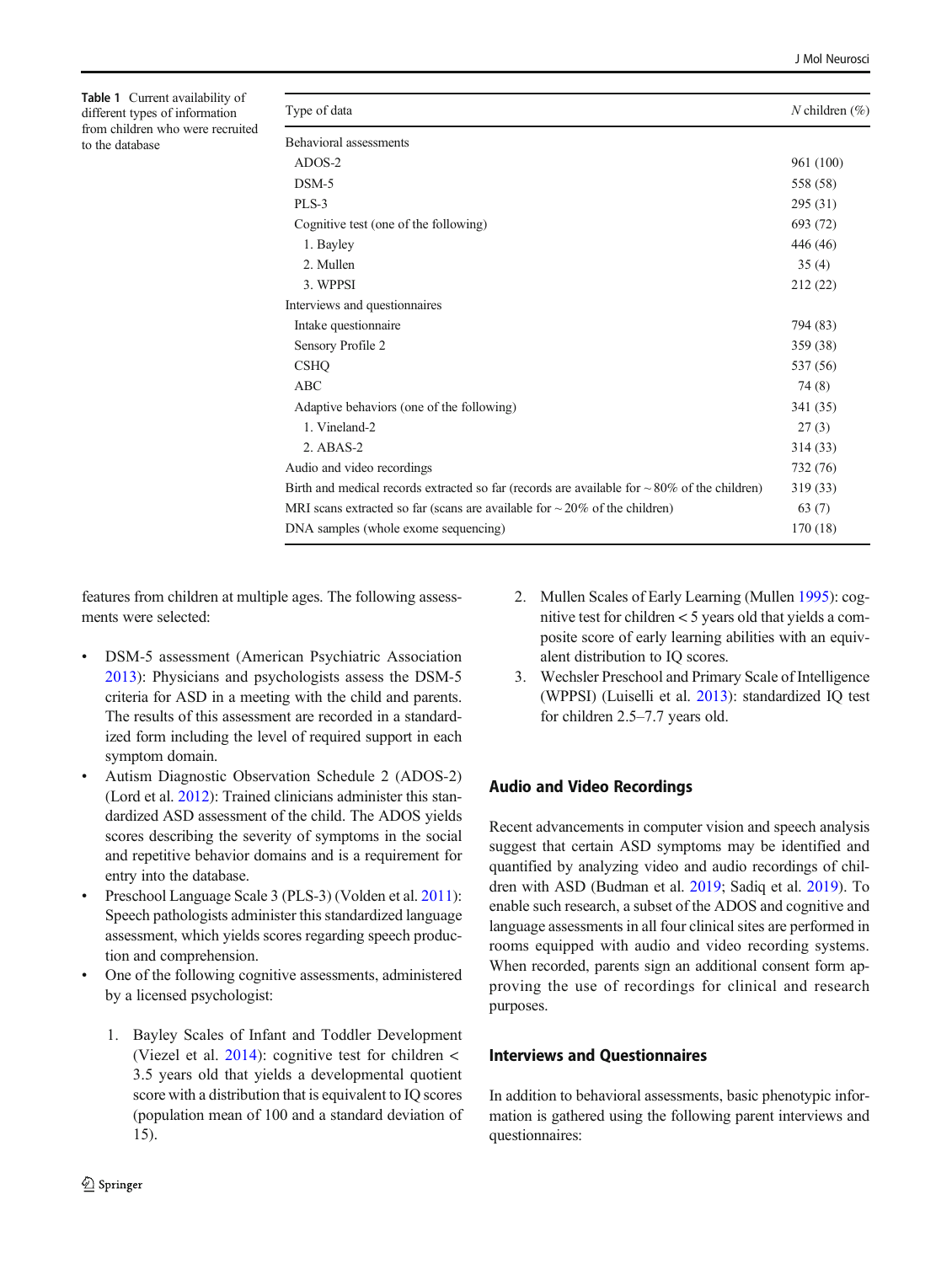- Intake questionnaire with the following information:
	- 1. Sociodemographic—education, income, ethnicity, age, history of addresses
	- 2. Family history—number of children, miscarriages, medical history in the immediate and extended family, medications, smoking, alcohol, substance abuse
	- 3. Pregnancy—use of assisted reproductive technologies, vitamins and supplements, smoking, alcohol, medications, high-risk pregnancy, illnesses, complications
	- 4. Birth—gestational age, weight, complications, neonatal care unit
	- 5. Early development—medical history, medications, vaccinations, feeding difficulties, physical growth, motor development, language development, regression
	- 6. Early interventions—history of early interventions and educational placements.
- & Assessment of adaptive behaviors using one of the following options:
	- 1. Vineland Adaptive Behavior Scales 2nd Ed. (Sparrow et al. [2005](#page-8-0)): a structured parent interview.
	- 2. Adaptive Behavior Assessment System 2 (ABAS-2) (Harrison and Oakland [2003\)](#page-7-0): parent questionnaire.
- & Sensory Profile 2 (Dunn and Westman [1996\)](#page-7-0): This is a parent questionnaire for evaluating hypo- and hyper- sensitivities in a variety of sensory modalities.
- & The Children's Sleep Habits Questionnaire (CSHQ) (Owens et al. [2000\)](#page-8-0): This is a parent questionnaire for evaluating the severity of sleep disturbances in children.
- & Aberrant Behaviors Checklist (ABC) (Aman et al. [1985](#page-7-0)): This is a parent questionnaire for evaluating the severity of aberrant behaviors in children.

Additional questionnaires, necessary for addressing key scientific questions, will be added in the near future. These include measures of parental characteristics such as the Parenting Stress Index (Abidin et al. [2013](#page-7-0)) and Beck Depression Inventory (Jackson-Koku [2016](#page-7-0)), measures of children's ADHD symptoms such as the Conner's rating scale (Keith Conners et al. [1998](#page-8-0)), measures of children's anxiety symptoms such as the SCARED questionnaire (Birmaher et al. [1999](#page-7-0)), and ASD screening measures such as the Social Responsiveness Scale (Constantino [2012](#page-7-0)), and the Modified Checklist for Autism in Toddlers (Robins et al. [2001\)](#page-8-0).

## Birth and Medical Records

The approved parental consent form authorizes the research team to extract information from the birth and medical record of the child, which are available for most of the children

through their Health Maintenance Organization (HMO) electronic records. This includes the following information:

- 1. Birth—gestational age, weight, Apgar score, complications, newborn hearing test, neonatal intensive care unit
- 2. Service use—hospitalizations, medications, referrals, blood tests, and medical exams
- 3. Comorbidities—current and previous illnesses and disorders
- 4. Development—physical growth, motor and language milestones, and vaccinations

#### MRI Scans

Surprisingly, initial examination of the available medical records revealed that  $\sim$  20% of the children in the database were referred to a clinical brain MRI at some point before or after their ASD diagnosis. Clinical brain MRI scans in Israel typically include a detailed anatomical  $1 \times 1 \times 1$ -mm T1-weighted scan and a lower resolution  $2 \times 2 \times 2$ -mm diffusion-weighted scan (at least 6 directions). The parental consent form allows us to extract the scans from the HMO database and perform additional analyses with the raw data.

## Genetic Evaluations

Saliva samples are collected from participating children and both parents for extraction of DNA. The DNA is sent to the Autism Sequencing Consortium (Satterstrom et al. [2020\)](#page-8-0) for whole exome sequencing. The resulting sequences enable studies that assess the prevalence of de novo and inherited genetic abnormalities in the Israeli population. Furthermore, it is possible to relate specific genetic abnormalities to the deep phenotypic data available for this cohort. Participation in the genetic study requires both parents to sign an additional consent form that has been approved at all four sites.

#### Biological Samples

Protocols for collecting, processing, and storing additional biological samples including blood, stool, urine, and hair samples have already been approved through participation in the Israeli Biorepository Network for Research (MIDGAM, [www.midgam.org.il](http://www.midgam.org.il)). The MIDGAM is a national organization operating in five major medical centers in Israel with infrastructure for processing and storing a variety of biological samples. Participation will require parents to sign an additional consent form. Collection of biological samples is expected to begin in late 2020.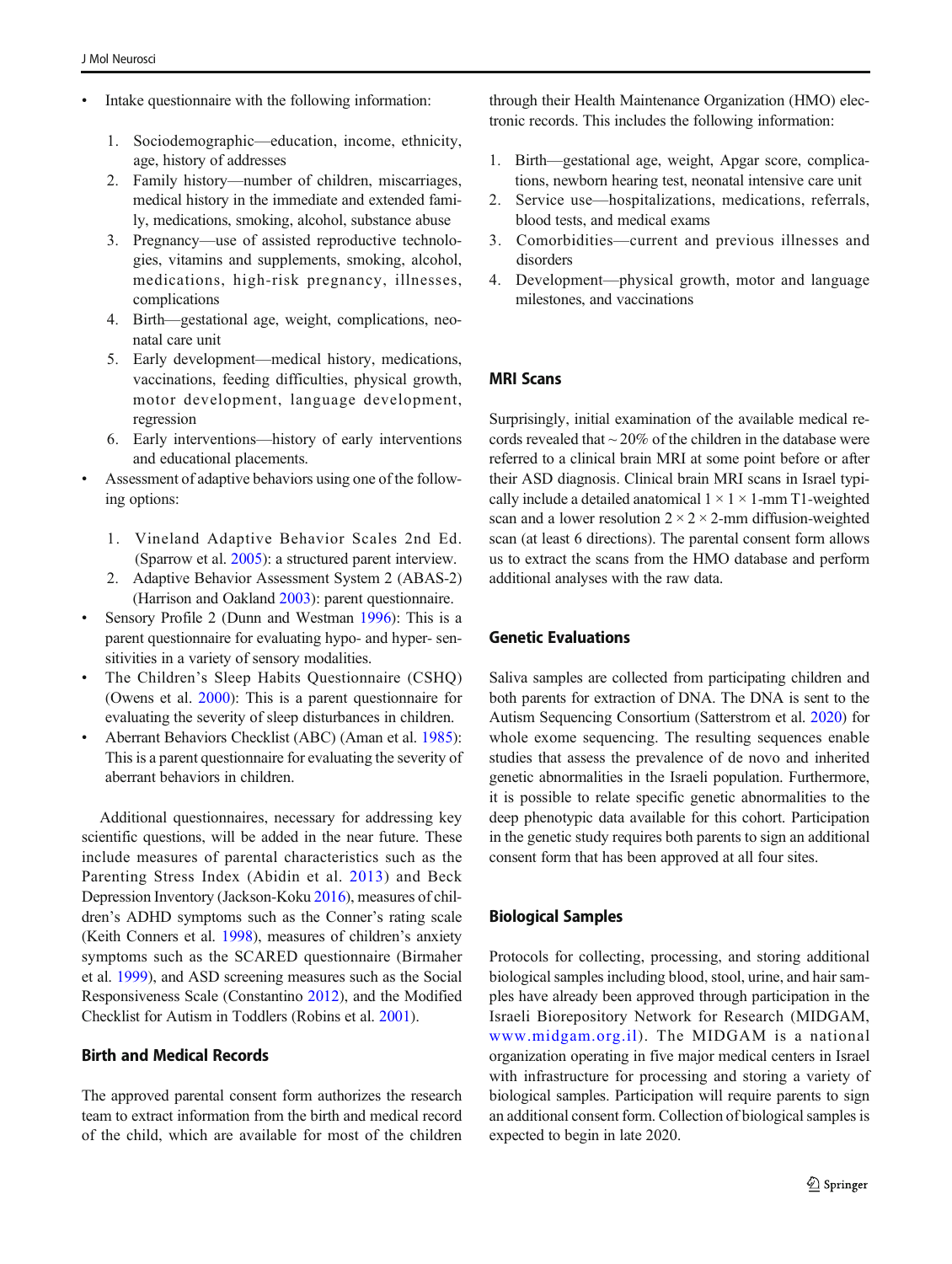#### <span id="page-5-0"></span>Longitudinal Data Collection

Within ASD research, it is essential to study how behavioral and biological measures change over time, particularly in the context of intervention (Georgiades et al. [2017](#page-7-0)). This is critical for revealing the different etiologies of autism, for developing prognostic measures, and for assessing treatment efficacy. With this in mind, a strong emphasis of the NARCI database is to enable longitudinal data collection at participating sites using identical standardized measures as in the initial diagnosis. While most ASD clinics in Israel invite families for follow-up visits  $1-2$  years after the initial diagnosis, these visits are typically short and do not include the same behavioral assessments performed at diagnosis.

To counteract this challenge, the NARCI is funding the administration of follow-up behavioral assessments at each of the clinical sites. Data collection at follow-up currently includes questionnaires regarding adaptive behaviors, aberrant behaviors, sensory sensitivity, sleep disturbances, and a follow-up questionnaire regarding the child's educational placement, behavioral interventions, and use of medications. In addition, standardized ADOS, cognitive, and language assessments are performed by NARCI personnel (Table 2). Follow-up assessments have been completed with 208 children at the two SUMC sites, with expansion to the other sites planned this year (Table 2).

#### Data Management and Sharing

To ensure privacy, identifiable data is held in separate local password-protected databases at each of the clinical sites (with the exception of the two SUMC sites where data management is combined). The databases reside on their respective medical center's internal computer networks, which are protected according to the standards enforced by each center. Research assistants from the NARCI join the local clinical teams at each

Table 2 Current availability of different types of information for children who completed a follow-up assessment 1–2 years after the initial diagnosis

| Type of data            | N children $(\% )$ |
|-------------------------|--------------------|
| Behavioral assessments  |                    |
| $ADOS-2$                | 208 (100)          |
| <b>PLS-3</b>            | 34 (16)            |
| Cognitive assessment    | 133 (64)           |
| <b>Ouestionnaires</b>   |                    |
| Follow-up questionnaire | 208 (100)          |
| $ABAS-2$                | 32(15)             |
| Sensory Profile 2       | 110(53)            |
| <b>CSHO</b>             | 126(61)            |

of the sites and receive authorization from each medical center to access the clinic's computer network. They then populate identical databases that are built in access (Microsoft Inc., USA). An automated procedure de-identifies the data and enables integration of the data across sites. All clinicians and researchers associated with the participating sites have access to the anonymized, integrated data, which can be extracted for analyses in their respective laboratories. Plans are underway to enable a method for sharing the anonymized data with researchers outside of the participating sites, given appropriate ethics approval. Some forms of data, such as video recordings, cannot be anonymized and are therefore analyzed within the confines of each clinical site.

## **Discussion**

The NARCI database is a large shared resource for performing multidisciplinary research regarding ASD risk factors, biomarkers, outcome measures, and treatment efficacy. The study protocol focuses on ASD development and incorporates retrospective data from pregnancy, birth, and medical records along with prospective data that is collected as part of the diagnosis process and in follow-up visits. The wealth of longitudinal behavioral, clinical, and biological data from this large dataset is critical for studying the heterogeneity of ASD etiologies and specifically for understanding ASD development, risk factors, diagnosis, treatment efficacy, and service utilization in the Israeli population.

#### Research Focus

A central goal of the NARCI is to facilitate clinical research that will improve ASD diagnosis and treatment in Israel. Such clinical research is carried out by many researchers in different fields within social sciences, medicine, engineering, and life sciences who use distinct techniques and measures. Despite differences across fields, the vast majority of clinical studies require thorough behavioral characterization of participants using standardized tests of autism severity (e.g., ADOS), cognitive function, language abilities, and adaptive behaviors. Additional measures of aberrant behaviors, sleep problems, and sensory sensitivities add critical information as do medical records containing medication use and diagnosed comorbidities. Collecting these behavioral data from a large number of 1–8-year-old children at the time of ASD diagnosis is the primary focus of the database. This is demonstrated by the large number of children for whom these data are already available (Table [1](#page-3-0)).

After establishing standardized behavioral assessments at each of the sites, we added video and audio capture of behavioral assessments, collection of saliva samples for whole exome sequencing, extraction of retrospective clinical records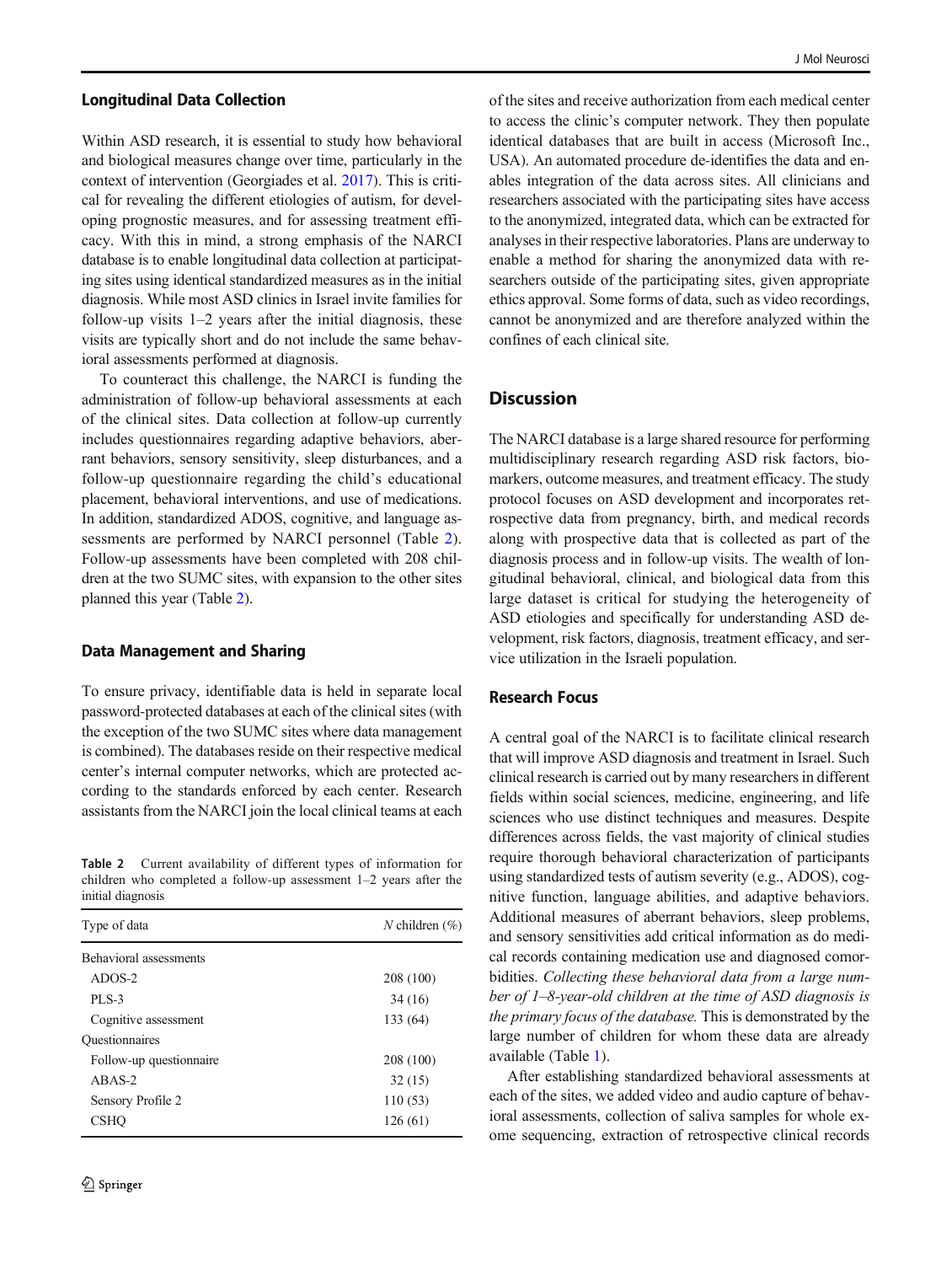<span id="page-6-0"></span>including pregnancy and birth records, collection of eye tracking data, and clinical MRI scans. Collecting these medical and biological data from a large number of 1–8-year-old children at the time of ASD diagnosis is the secondary focus of the database. We plan to add several types of data to this secondary focus including the collection of additional biological samples (blood, hair, stool, and urine) for processing and storage at MIDGAM, and collection of additional questionnaires including parent and family characteristics/function questionnaires.

After establishing the collection of these data during the ASD diagnosis, we developed a routine for collecting longitudinal information at the annual follow-up visits that families complete in most of the ASD clinics. Collection of longitudinal data follows the same priorities as initial data collection with a primary focus on standardized behavioral assessments and a secondary focus on additional medical and biological data (Table [2](#page-5-0)).

#### Size Versus Depth

When deciding on the research goals of the NARCI database, we were forced to choose between collecting restricted information on a relatively large number of participants (e.g., by mining the HMO records of all ASD individuals in Israel) or collecting in-depth information from a relatively small number of participants. The main reason for choosing the latter stems from the understanding that ASD heterogeneity requires in-depth characterization of participants using standardized clinical measures that involve direct interaction with the child. Standardization of measures such that they are collected in a reliable manner across sites is paramount for the success of

this research. Deeper data collection limits the number of participants, thereby reducing the size of the database.

Note that this trade-off between size and depth is apparent in other collaborative research efforts around the globe. For example, genetic projects with larger cohorts (e.g., the SPARK project with a target cohort of 50,000 ASD individuals) typically reduce the depth of data collected from each participant (e.g., SPARK collects phenotypic data using parent and self-report questionnaires). Conversely, projects that collect more detailed longitudinal phenotypic and/or neuroimaging data tend to recruit smaller cohorts (e.g., the EU-AIMS LEAP project with  $\sim$  400 participants).

#### Limitations of Large-Scale Research

While large multi-site collaborations are essential for studying large numbers of ASD individuals and understanding the heterogeneity of ASD, they also have several limitations. First, large multi-site collaborations are difficult to manage since participating members sometimes want to pursue different goals. Second, large collaborations tend to respond more slowly to emerging challenges and opportunities. Third, large collaborations are always limited in their scope such that some scientific topics and fields are left out.

Our hope is that these limitations will not impede our efforts to identify distinct subgroups of ASD children with specific behavioral and/or biological characteristics who benefit more from specific interventions and treatments. This step will enable more focused research with specific subgroups in highly specialized labs. We believe that ASD research will profit greatly from a balance between large-scale collaborative research and focused highly specialized research.



Fig. 2 Recruitment rate of new families to the database. Gray bars represent the number of children recruited per month, from January 2015 to February 2020. Black line indicates the cumulative recruitment

rate. Average recruitment rate is 14.7 families per month and  $\sim$  180 families per year  $(N = 961)$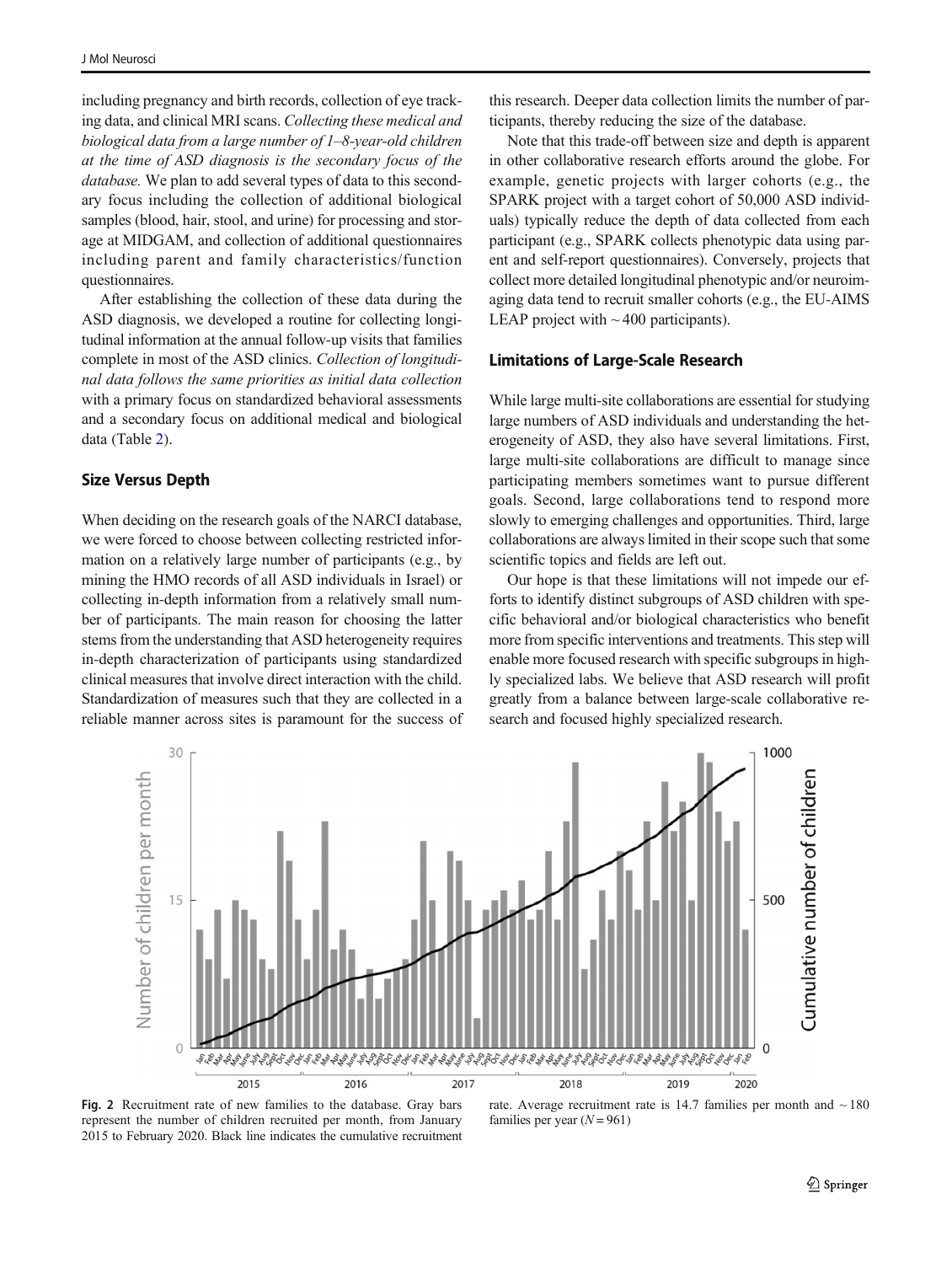#### <span id="page-7-0"></span>Recruitment Progress to Date

Recruitment of families to the database has progressed at an average rate of  $\sim$  180 new families per year (Fig. [2](#page-6-0)). The experience with the families has been extremely positive, with  $\sim$  80% of referred families agreeing to participate in the database. We believe that this high recruitment rate is due to the integration of the research into the ASD clinics. This enables families to participate without requiring any additional effort (i.e., research is carried out as part of the routine clinical visits). Expansion of the research to additional sites throughout Israel is planned to increase recruitment rates and data collection over the next several years. Our goal is to reach  $\sim$ 70% of the 1800 annually diagnosed children in Israel.

## Conclusions and Future Plans

The NARCI database is a unique and valuable resource for studying the development of ASD. We believe that further development of the database will enable national studies, which will reveal important findings that are unique to Israel, as well as international studies that will reveal commonalities between the Israeli and the global ASD population. Future plans also include extending the age range of participants to include adolescents and adults with ASD who require immediate solutions for a variety of challenges.

## References

- Abidin R, Flens JR, Austin WG (2013) The parenting stress index. In: Forensic uses of clinical assessment instruments
- Alvares GA, Dawson PA, Dissanayake C et al (2018) Study protocol for the Australian autism biobank: an international resource to advance autism discovery research. BMC Pediatr 18:284. [https://doi.org/10.](https://doi.org/10.1186/s12887-018-1255-z) [1186/s12887-018-1255-z](https://doi.org/10.1186/s12887-018-1255-z)
- Aman MG, Singh NN, Stewart AW, Field CJ (1985) The aberrant behavior checklist: a behavior rating scale for the assessment of treatment effects. Am J Ment Defic
- American Psychiatric Association (2013) Diagnostic and statistical manual of mental disorders, 5th edn. American Psychiatric Publishing, Arlington, VA
- Birmaher B, Brent DA, Chiappetta L et al (1999) Psychometric properties of the screen for child anxiety related emotional disorders (SCARED): a replication study. J Am Acad Child Adolesc Psychiatry 38:1230–1236. [https://doi.org/10.1097/00004583-](https://doi.org/10.1097/00004583-199910000-00011) [199910000-00011](https://doi.org/10.1097/00004583-199910000-00011)
- Budman I, Meiri G, Ilan M, Faroy M, Langer A, Reboh D, Michaelovski A, Flusser H, Menashe I, Donchin O, Dinstein I (2019) Quantifying the social symptoms of autism using motion capture. Sci Rep 9: 7712. <https://doi.org/10.1038/s41598-019-44180-9>
- Constantino J (2012) Social responsiveness scale (SRS-2). West Psychol **Serv**
- Coury DL, Murray DS, Fedele A, Hess T, Kelly A, Kuhlthau KA (2020) The autism treatment network: bringing best practices to all children

with autism. Pediatrics 145:S13–S19. [https://doi.org/10.1542/2019-](https://doi.org/10.1542/2019-1895D) [1895D](https://doi.org/10.1542/2019-1895D)

- Di Martino A, Yan CG, Li Q et al (2014) The autism brain imaging data exchange: towards a large-scale evaluation of the intrinsic brain architecture in autism. Mol Psychiatry 19:659–667. [https://doi.org/](https://doi.org/10.1038/mp.2013.78) [10.1038/mp.2013.78](https://doi.org/10.1038/mp.2013.78)
- Dunn W, Westman K (1996) The Sensory Profile: national sample of. Am J Occup Ther 50:603–604
- Feliciano P, Daniels AM, Green Snyder LA, Beaumont A, Camba A, Esler A, Gulsrud AG, Mason A, Gutierrez A, Nicholson A, Paolicelli AM, McKenzie AP, Rachubinski AL, Stephens AN, Simon AR, Stedman A, Shocklee AD, Swanson A, Finucane B, Hilscher BA, Hauf B, O'Roak BJ, McKenna B, Robertson BE, Rodriguez B, Vernoia BM, van Metre B, Bradley C, Cohen C, Erickson CA, Harkins C, Hayes C, Lord C, Martin CL, Ortiz C, Ochoa-Lubinoff C, Peura C, Rice CE, Rosenberg CR, Smith CJ, Thomas C, Taylor CM, White LC, Walston CH, Amaral DG, Coury DL, Sarver DE, Istephanous D, Li D, Nugyen DC, Fox EA, Butter EM, Berry-Kravis E, Courchesne E, Fombonne EJ, Hofammann E, Lamarche E, Wodka EL, Matthews ET, O'Connor E, Palen E, Miller F, Dichter GS, Marzano G, Stein G, Hutter H, Kaplan HE, Li H, Lechniak H, Schneider HL, Zaydens H, Arriaga I, Gerdts JA, Cubells JF, Cordova JM, Gunderson J, Lillard J, Manoharan J, McCracken JT, Michaelson JJ, Neely J, Orobio J, Pandey J, Piven J, Scherr J, Sutcliffe JS, Tjernagel J, Wallace J, Callahan K, Dent K, Schweers KA, Hamer KE, Law JK, Lowe K, O'Brien K, Smith K, Pawlowski KG, Pierce KL, Roeder K, Abbeduto LJ, Berry LN, Cartner LA, Coppola LA, Carpenter L, Cordeiro L, DeMarco L, Grosvenor LP, Higgins L, Huang-Storms LY, Hosmer-Quint L, Herbert LM, Kasparson L, Prock LM, Pacheco LD, Raymond L, Simon L, Soorya LV, Wasserburg L, Lazar M, Alessandri M, Brown M, Currin MH, Gwynette MLF, Heyman M, Hale MN, Jones M, Jordy M, Morrier MJ, Sahin M, Siegel MS, Verdi M, Parlade MV, Yinger M, Bardett N, Hanna N, Harris N, Pottschmidt N, Russo-Ponsaran N, Takahashi N, Ousley OY, Juarez AP, Manning P, Annett RD, Bernier RA, Clark RD, Landa RJ, Goin-Kochel RP, Remington R, Schultz RT, Brewster SJ, Booker S, Carpenter S, Eldred S, Francis S, Friedman SL, Horner S, Hepburn S, Jacob S, Kanne S, Lee SJ, Mastel SA, Plate S, Qiu S, Sandhu S, Thompson S, White S, Myers VJ, Singh V, Yang WS, Warren Z, Amatya A, Ace AJ, Chatha AS, Lash AE, Negron B, Rigby C, Ridenour C, Stock CM, Schmidt D, Fisk I, Acampado J, Nestle JL, Nestle JA, Layman K, Butler ME, Kent M, Mallardi MD, Carriero N, Lawson N, Volfovsky N, Edgar R, Marini R, Rana R, Ganesan S, Shah S, Ramsey T, Chin W, Jensen W, Krentz AD, Gruber AJ, Sabo A, Salomatov A, Eng C, Muzny D, Astrovskaya I, Gibbs RA, Han X, Shen Y, Reichardt LF, Chung WK (2018) SPARK: a US cohort of 50,000 families to accelerate autism research. Neuron 97:488–493. [https://doi.org/10.1016/j.](https://doi.org/10.1016/j.neuron.2018.01.015) [neuron.2018.01.015](https://doi.org/10.1016/j.neuron.2018.01.015)
- Fischbach GD, Lord C (2010) The Simons Simplex Collection: a resource for identification of autism genetic risk factors. Neuron 68: 192–195
- Georgiades S, Bishop SL, Frazier T (2017) Editorial perspective: longitudinal research in autism–introducing the concept of 'chronogeneity'. J Child Psychol Psychiatry Allied Discip
- Happé F, Ronald A, Plomin R (2006) Time to give up on a single explanation for autism. Nat Neurosci 9:1218–1220. [https://doi.org/10.](https://doi.org/10.1038/nn1770) [1038/nn1770](https://doi.org/10.1038/nn1770)
- Harrison P, Oakland T (2003) Adaptive Behavior Assessment System (ABAS-II)
- Jackson-Koku G (2016) Beck depression inventory. Occup Med (Chic Ill) 66:174–175
- Jeste SS, Geschwind DH (2014) Disentangling the heterogeneity of autism spectrum disorder through genetic findings. Nat Rev Neurol 10: 74–81. <https://doi.org/10.1038/nrneurol.2013.278>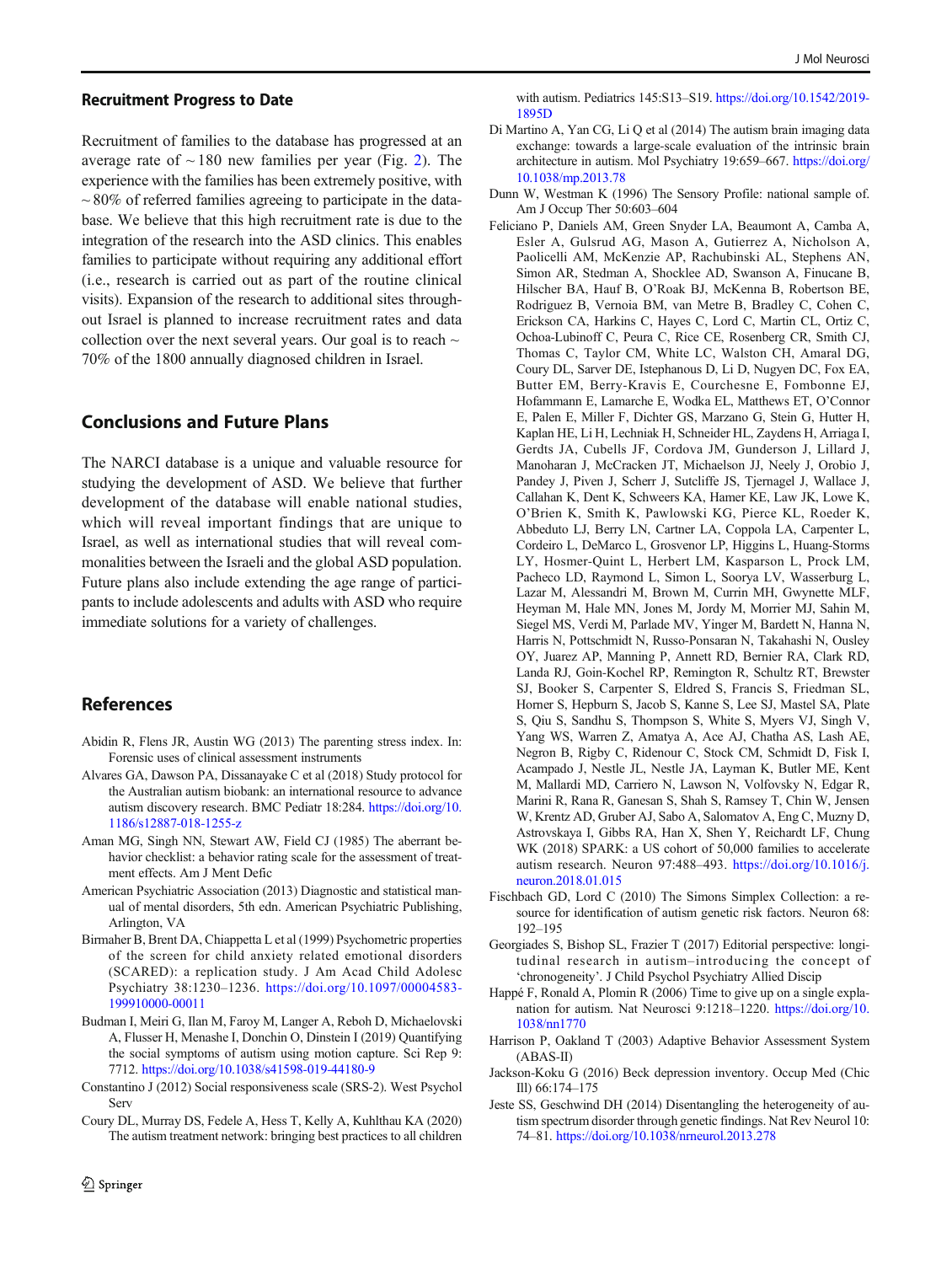- <span id="page-8-0"></span>Keith Conners C, Sitarenios G, Parker JDA, Epstein JN (1998) The revised Conners' Parent Rating Scale (CPRS-R): factor structure, reliability, and criterion validity. J Abnorm Child Psychol 26:257– 268. <https://doi.org/10.1023/A:1022602400621>
- Lord C, Rutter M, Di Lavore P, et al (2012) Autism and Diagnostic Observation Schedule, Second Edition (ADOS-2) Manual (Part I): Modules 1–4
- Loth E, Charman T, Mason L, Tillmann J, Jones EJH, Wooldridge C, Ahmad J, Auyeung B, Brogna C, Ambrosino S, Banaschewski T, Baron-Cohen S, Baumeister S, Beckmann C, Brammer M, Brandeis D, Bölte S, Bourgeron T, Bours C, de Bruijn Y, Chakrabarti B, Crawley D, Cornelissen I, Acqua FD', Dumas G, Durston S, Ecker C, Faulkner J, Frouin V, Garces P, Goyard D, Hayward H, Ham LM, Hipp J, Holt RJ, Johnson MH, Isaksson J, Kundu P, Lai MC, D'ardhuy XL, Lombardo MV, Lythgoe DJ, Mandl R, Meyer-Lindenberg A, Moessnang C, Mueller N, O'Dwyer L, Oldehinkel M, Oranje B, Pandina G, Persico AM, Ruigrok ANV, Ruggeri B, Sabet J, Sacco R, Cáceres ASJ, Simonoff E, Toro R, Tost H, Waldman J, Williams SCR, Zwiers MP, Spooren W, Murphy DGM, Buitelaar JK (2017) The EU-AIMS Longitudinal European Autism Project (LEAP): design and methodologies to identify and validate stratification biomarkers for autism spectrum disorders. Mol Autism 8:1–19. <https://doi.org/10.1186/s13229-017-0146-8>
- Luiselli J, Happé F, Hurst H, et al (2013) Wechsler preschool and primary scale of intelligence. In: Encyclopedia of Autism Spectrum **Disorders**
- Meiri G, Dinstein I, Michaelowski A, Flusser H, Ilan M, Faroy M, Bar-Sinai A, Manelis L, Stolowicz D, Yosef LL, Davidovitch N, Golan H, Arbelle S, Menashe I (2017) Brief report: the Negev hospitaluniversity-based (HUB) autism database. J Autism Dev Disord 47: 2918–2926. <https://doi.org/10.1007/s10803-017-3207-0>
- Muglia P, Filosi M, Da Ros L et al (2018) The Italian autism network (ITAN): a resource for molecular genetics and biomarker investigations. BMC Psychiatry 18:369. [https://doi.org/10.1186/s12888-018-](https://doi.org/10.1186/s12888-018-1937-y) [1937-y](https://doi.org/10.1186/s12888-018-1937-y)
- Mullen EM (1995) Mullen scales of early learning. AGS Edition: Manual and Item Administrative Books. Am Guid Serv Inc
- Owens JA, Spirito A, McGuinn M (2000) The Children's Sleep Habits Questionnaire (CSHQ): psychometric properties of a survey

instrument for school-aged children. Sleep 23:1043–1051. [https://](https://doi.org/10.1111/j.1469-8749.2001.tb00204.x) [doi.org/10.1111/j.1469-8749.2001.tb00204.x](https://doi.org/10.1111/j.1469-8749.2001.tb00204.x)

- Robins DL, Fein D, Barton ML, Green JA (2001) The modified checklist for autism in toddlers: an initial study investigating the early detection of autism and pervasive developmental disorders. J Autism Dev Disord 31:131–144. <https://doi.org/10.1023/A:1010738829569>
- Sadiq S, Castellanos M, Moffitt J, et al (2019) Deep learning based multimedia data mining for autism spectrum disorder (ASD) diagnosis. In: 2019 International Conference on Data Mining Workshops (ICDMW). pp 847–854
- Satterstrom FK, Kosmicki JA, Wang J et al (2020) Large-scale exome sequencing study implicates both developmental and functional changes in the neurobiology of autism. Cell 180:568–584.e23. <https://doi.org/10.1016/j.cell.2019.12.036>
- Sparrow SS, Cicchetti DV, Balla DA (2005) Vineland adaptive behavior scales. 2nd
- State MW, Levitt P (2011) The conundrums of understanding genetic risks for autism spectrum disorders. Nat Neurosci 14:1499–1506. <https://doi.org/10.1038/nn.2924>
- Viezel K, Zibulsky J, Dumont R, Willis JO (2014) Bayley scales of infant and toddler development, 3rd edn. Encyclopedia of Special Education
- Volden J, Smith IM, Szatmari P, Bryson S, Fombonne E, Mirenda P, Roberts W, Vaillancourt T, Waddell C, Zwaigenbaum L, Georgiades S, Duku E, Thompson A (2011) Using the Preschool Language Scale-IV to characterize language in preschoolers with ASD. Am J Speech Lang Pathol 20:200–208. [https://doi.org/10.](https://doi.org/10.1044/1058-0360(2011/�10-0035) [1044/1058-0360\(2011/10-0035](https://doi.org/10.1044/1058-0360(2011/�10-0035)
- Zwaigenbaum L, Bauman ML, Choueiri R, Kasari C, Carter A, Granpeesheh D, Mailloux Z, Smith Roley S, Wagner S, Fein D, Pierce K, Buie T, Davis PA, Newschaffer C, Robins D, Wetherby A, Stone WL, Yirmiya N, Estes A, Hansen RL, McPartland JC, Natowicz MR (2015) Early intervention for children with autism spectrum disorder under 3 years of age: recommendations for practice and research. Pediatrics 136:S60–S81. [https://doi.org/10.1542/](https://doi.org/10.1542/peds.2014-3667Es) [peds.2014-3667Es](https://doi.org/10.1542/peds.2014-3667Es)

Publisher's Note Springer Nature remains neutral with regard to jurisdictional claims in published maps and institutional affiliations.

# **Affiliations**

Ilan Dinstein<sup>1,2,3</sup> • Ayelet Arazi<sup>2,3</sup> • Hava M. Golan<sup>3,4</sup> • Judah Koller<sup>5</sup> • Evan Elliott<sup>6</sup> • Illana Gozes<sup>7</sup> • Cory Shulman<sup>8</sup> • Sagiv Shifman<sup>9</sup> • Raanan Raz<sup>10</sup> • Nadav Davidovitch<sup>11</sup> • Tali Gev<sup>12,13</sup> • Adi Aran<sup>14,15</sup> • Orit Stolar<sup>16</sup> • Esther Ben-Itzchak<sup>17</sup> · Irit Mor Snir<sup>13</sup> · Sandra Israel-Yaacov<sup>13,12</sup> · Nirit Bauminger-Zviely<sup>18</sup> · Yoram S. Bonneh<sup>19</sup> · Eynat Gal<sup>20</sup> · Simone Shamay-Tsoory<sup>21</sup> · Anat Zaidman Zait<sup>22,23</sup> · Bat Sheva Hadad<sup>24,25</sup> · Raz Gross<sup>26,27</sup> · Michal Faroy<sup>3,28</sup> · Eitan Bachmat<sup>29</sup> · Alal Eran<sup>30</sup> · Florina Uzefovsky<sup>1</sup> · Hagit Flusser<sup>3,31</sup> · Analya Michaelovski<sup>3,31</sup> · Stephen Z. Levine<sup>32</sup> · Arad Kodesh<sup>32,33</sup> · Doron Gothelf<sup>26,34,35</sup> · Daphna Marom<sup>26,36</sup> · Hagit Baris Feldman<sup>26,36</sup> · Dalit Ben Yosef<sup>37,38</sup> · Aviva Mimouni Bloch<sup>26,39</sup> · Yair Sadaka<sup>40</sup> · Chen Schtaierman<sup>41</sup> · Michael Davidovitch<sup>42</sup> · Michal Begin<sup>43</sup> • Lidia V. Gabis<sup>26,35,44</sup> • Ditza Zachor<sup>16,26</sup> • Idan Menashe<sup>3,45</sup> • Ofer Golan<sup>13,12,46</sup> • Gal Meiri<sup>3,28</sup>

- <sup>1</sup> Department of Psychology, Ben Gurion University of the Negev, Beer Sheva, Israel
- <sup>2</sup> Department of Brain & Cognitive Sciences, Ben Gurion University of the Negev, Beer Sheva, Israel
- <sup>3</sup> National Autism Research Center of Israel, Ben Gurion University of the Negev, Beer Sheva, Israel
- <sup>4</sup> Department of Physiology and Cell Biology, Faculty of Health Sciences, Ben Gurion University of the Negev, Beer Sheva, Israel
- <sup>5</sup> Seymour Fox School of Education, The Hebrew University of Jerusalem, Jerusalem, Israel
- <sup>6</sup> Molecular and Behavioral Neurosciences Lab, Faculty of Medicine, Bar-Ilan University, Safed, Israel